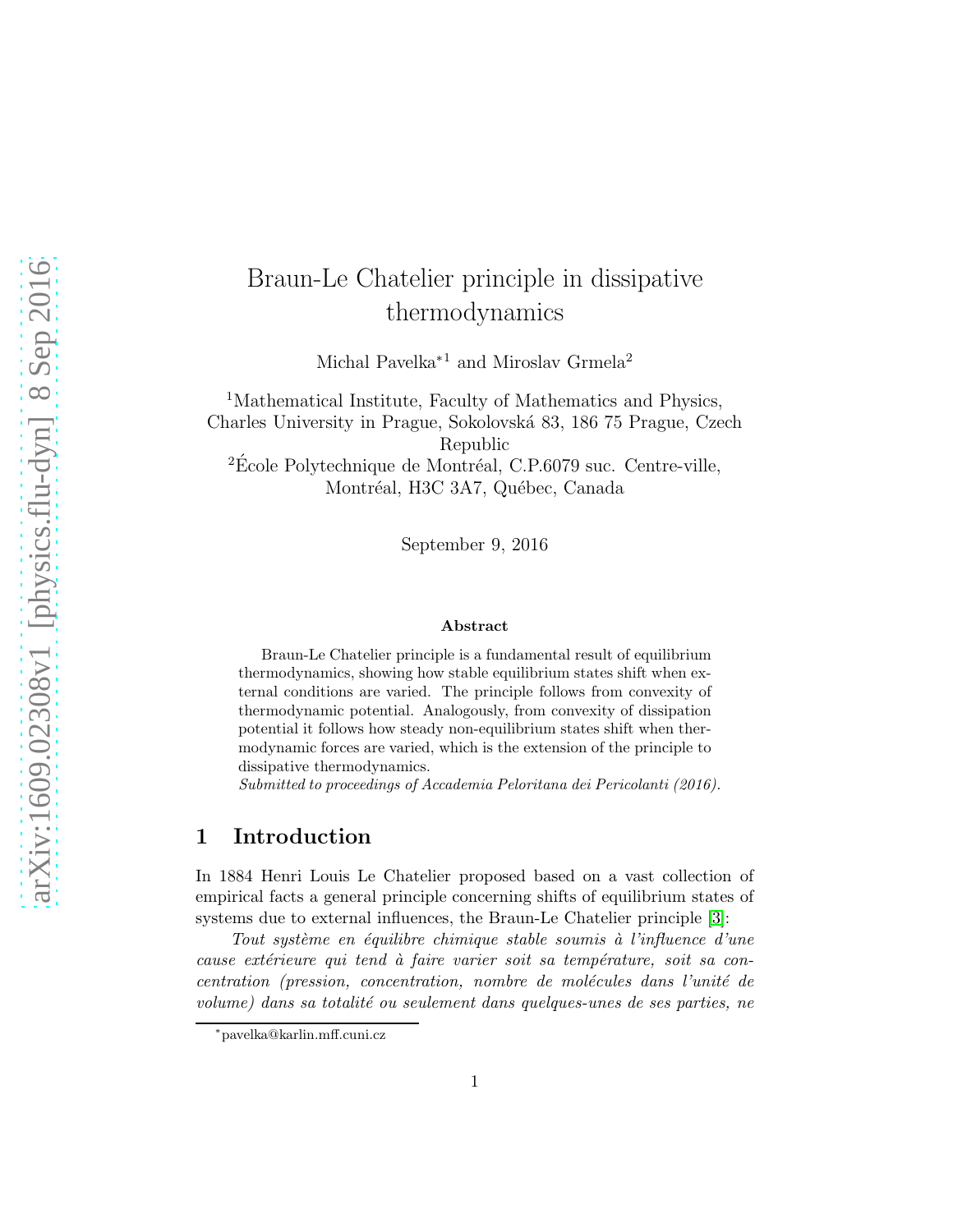peut éprouver que des modifications intérieures, qui, si elles se produisaient seules, amèneraient un changement de température ou de condensation de  $signe$  contraire à celui résultant de la cause extérieure.<sup>[1](#page-1-0)</sup>

From the point of view of modern equilibrium thermodynamics [\[6,](#page-10-1) [2\]](#page-10-2), the principle can be seen as a consequence of concavity of entropy as function of energy, volume and number of moles, i.e. a consequence of thermodynamic stability of the equilibrium states. Indeed, nothing but thermodynamic inequalities implied by concavity of entropy is needed to derive the principle, see for instance section §22 of textbook [\[10\]](#page-10-3). The principle has numerous applications ranging from physical chemistry [\[1,](#page-9-0) [2\]](#page-10-2) to economics [\[13\]](#page-10-4).

The classical Braun-Le Chatelier principle talks about shifts of equilibrium states. What if the system is in a steady non-equilibrium state, e.g. under imposed gradient of temperature? The purpose of this paper is to extend the classical principle so that shifts in stable non-equilibrium states are also covered.

To be able to discuss the non-equilibrium states, we have to choose a particular description of non-equilibrium dissipative thermodynamics. A modern approach was formulated in [\[8,](#page-10-5) [12\]](#page-10-6), where non-equilibrium evolution equations are split into their reversible and irreversible parts, and the reversible part is Hamiltonian while the irreversible part is given by gradient dynamics generated by a dissipation potential Ξ. The gradient dynamics can be seen as an analogue of Gibbs formulation of thermodynamics, namely the dissipation potential is a function of thermodynamic forces, i.e.  $\Xi(\mathbf{X})$ , and thermodynamic fluxes are conjugate to the forces by Legendre transform. That setting was referred to as dissipative thermodynamics in [\[7\]](#page-10-7). To our best knowledge, such an extension of Braun-Le Chatelier principle to dissipative thermodynamics has not yet been mentioned in literature.

# <span id="page-1-1"></span>2 Equilibrium Thermodynamics

Consider an isolated system, state of which is given by two variables,  $x$  and y. The former variable is supposed to evolve much faster than the latter.

<span id="page-1-0"></span> $^{1}$ English translation from  ${\tt http://web.lemoyne.edu/giunta/lechat.html:}$  ${\tt http://web.lemoyne.edu/giunta/lechat.html:}$  ${\tt http://web.lemoyne.edu/giunta/lechat.html:}$  Every system in stable chemical equilibrium submitted to the influence of an exterior force which tends to cause variation, either in its temperature or its condensation (pressure, concentration, number of molecules in the unit of volume) in its totality or only in some one of its parts can undergo only those interior modifications which, if they occur alone, would produce a change of temperature, or of condensation, of a sign contrary to that resulting from the exterior force.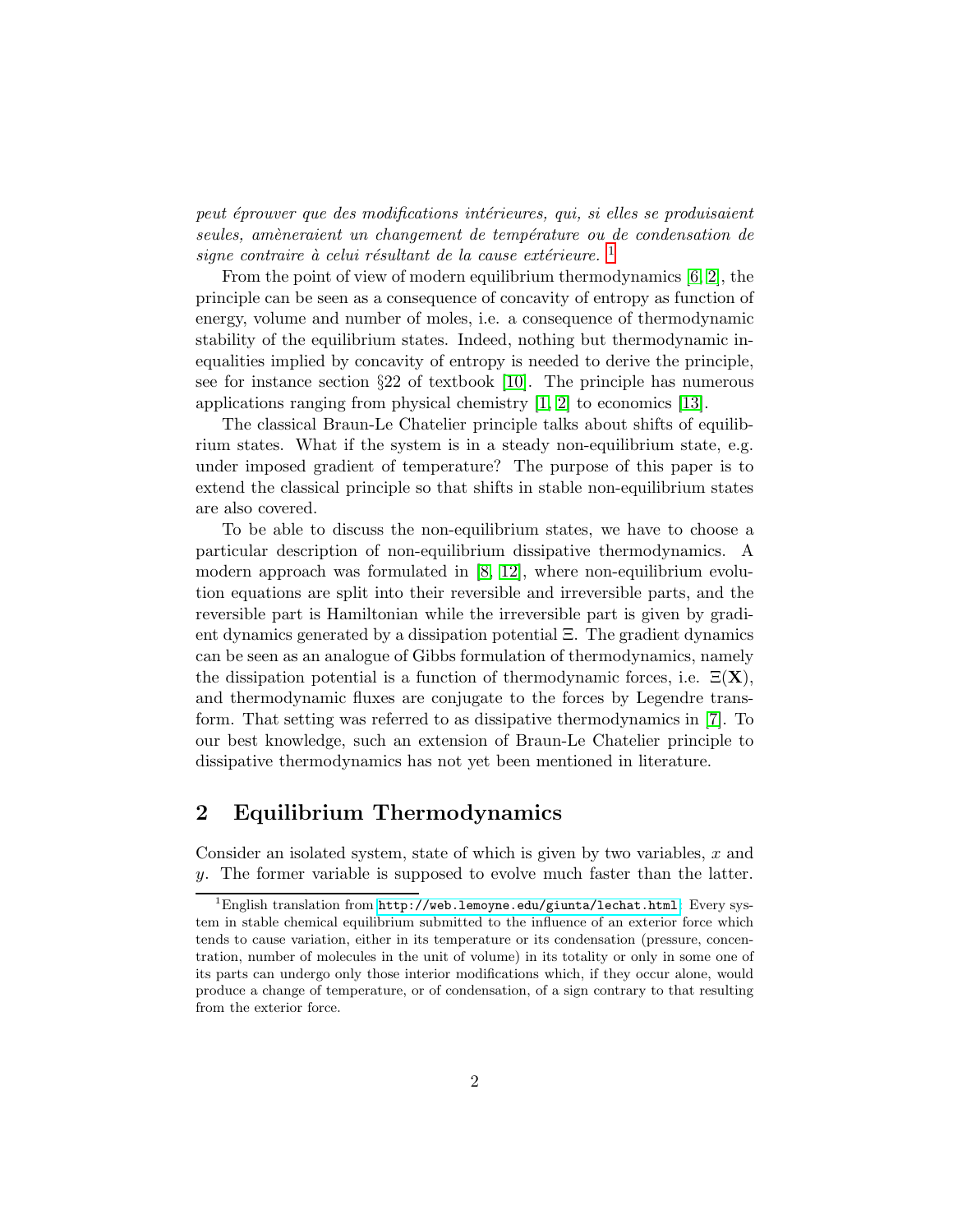State of the system is also described by thermodynamic potential

$$
\Phi(x,y) = -S(x,y) + \frac{1}{T_0}E(x,y) + \frac{p_0}{T_0}V(x,y) - \frac{\mu_0}{T_0}M(x,y),\tag{1}
$$

 $S, E, V$  and M being entropy, energy, volume and mass of the system, respectively, while  $T_0$ ,  $p_0$  and  $\mu_0$  stand for temperature, pressure and chemical potential, respectively, the system would attain after relaxing to thermodynamic equilibrium.

Conjugate variables are then identified as derivatives of the thermodynamic potential,

<span id="page-2-0"></span>
$$
x^* = \left(\frac{\partial \Phi}{\partial x}\right)_y \text{ and } y^* = \left(\frac{\partial \Phi}{\partial y}\right)_y. \tag{2}
$$

Conjugate variables will be referred to as thermodynamic forces because as they vanish, the system approaches thermodynamic equilibrium. Indeed, taking for example energy as the state variable  $x$ , the conjugate variables is  $x^* = -T^{-1} + T_0^{-1}.$ 

The system is initially in an initial state  $(x_0, y_0)$ , and it is then perturbed by an external force so that  $y = y_0 + \delta y$ . What will be the reaction of the system if only irreversible dynamics takes place? The fast variable will relax so that the fast thermodynamic force vanishes,  $x^* = 0$ . Let us now have a look how the system behaves after the fast variables has relaxed.

Due to convexity of thermodynamic potential Φ, we have the following inequalities (coming from positive definiteness of the matrix of second derivatives of  $\Phi$ )

<span id="page-2-4"></span><span id="page-2-2"></span>
$$
\left(\frac{\partial x^*}{\partial x}\right)_y > 0, \qquad \left(\frac{\partial y^*}{\partial y}\right)_x > 0 \tag{3a}
$$

and

$$
\left(\frac{\partial x^*}{\partial x}\right)_y \left(\frac{\partial y^*}{\partial y}\right)_x - \left(\frac{\partial x^*}{\partial y}\right)_x \left(\frac{\partial y^*}{\partial x}\right)_y > 0.
$$
 (3b)

<span id="page-2-3"></span>Moreover, from the definition of thermodynamic forces, Eq. [\(2\)](#page-2-0), it follows that

$$
\left(\frac{\partial x^*}{\partial y}\right)_x = \left(\frac{\partial y^*}{\partial x}\right)_y \tag{4a}
$$

and that

<span id="page-2-1"></span>
$$
-1 = \left(\frac{\partial x}{\partial y}\right)_{x^*} \left(\frac{\partial x^*}{\partial x}\right)_y \left(\frac{\partial y}{\partial x^*}\right)_x.
$$
 (4b)

Let us now evaluate change in  $y^*$  with respect to y when keeping force x ∗ constant. This corresponds to the state of the system where the fast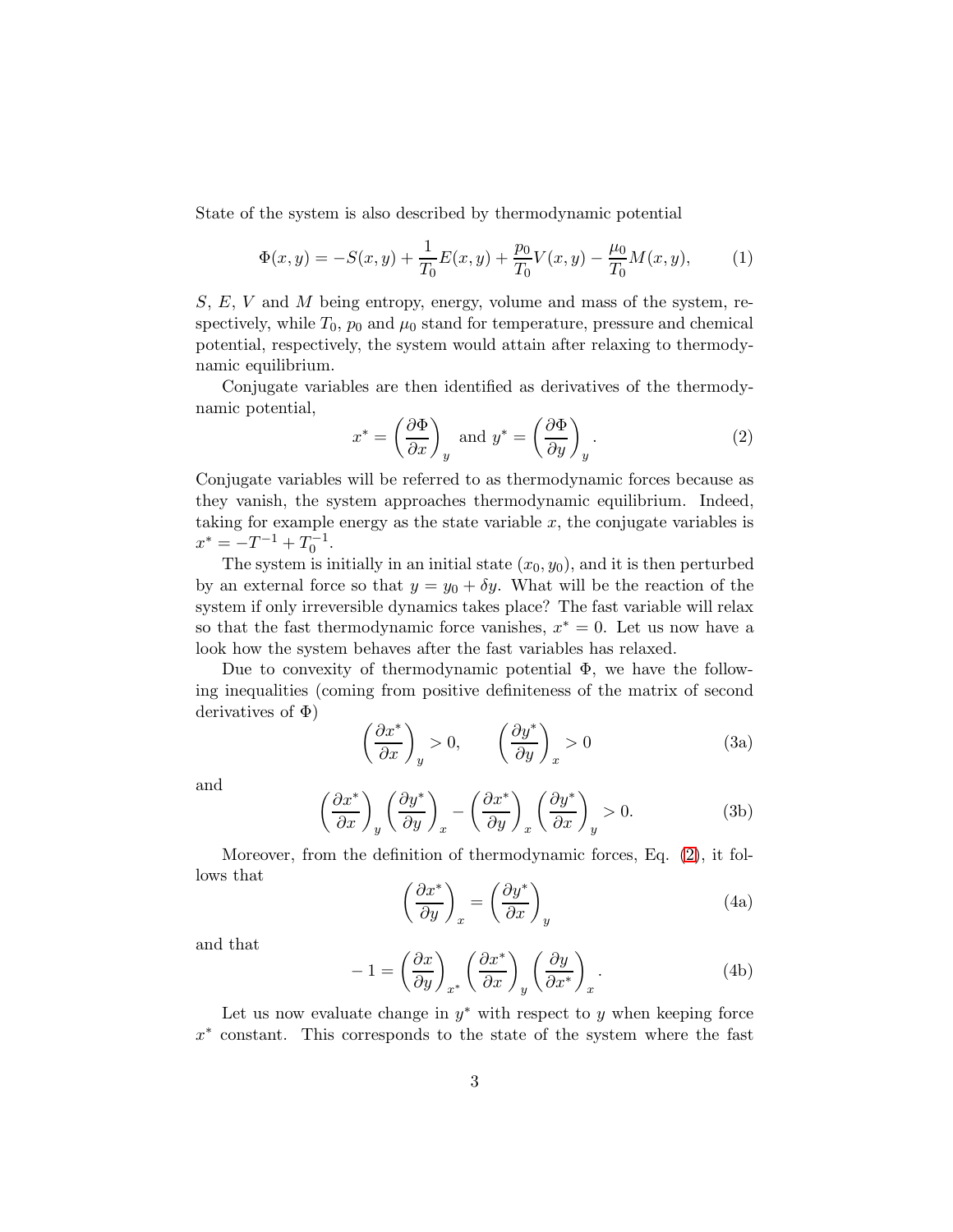variable has already relaxed so that the respective force vanishes.

$$
\left(\frac{\partial y^*(x(x^*,y),y)}{\partial y}\right)_{x^*} = \left(\frac{\partial y^*}{\partial x}\right)_y \Big|_{(x(x^*,y),y)} \left(\frac{\partial x}{\partial y}\right)_{x^*} + \left(\frac{\partial y^*}{\partial y}\right)_x \Big|_{(x(x^*,y),y)} =
$$
\n
$$
\stackrel{\text{(4b)}}{=} \left(\frac{\partial y^*}{\partial y}\right)_x \Big|_{(x(x^*,y),y)} - \underbrace{\left(\frac{\partial y^*}{\partial x}\right)_y \left(\frac{\partial x^*}{\partial y}\right)_x}_{\text{(4c)}} \Big|_{(x(x^*,y),y)}, \quad (5)
$$

where the inequality follows from inequalities [\(3\)](#page-2-2). Setting  $x^* = 0$  then leads to

<span id="page-3-0"></span>
$$
\left(\frac{\partial y^*}{\partial y}\right)_{x^*} \Big|_{(x^*=0,y)} < \left(\frac{\partial y^*}{\partial y}\right)_x \Big|_{(x(x^*=0,y),y)}.\tag{6}
$$

This result can be interpreted as follows. Firstly, variable y is perturbed. This creates force  $y^*$ , derivative of which is on the right hand side of in-equality [\(6\)](#page-3-0). Due to the mixed second derivatives of  $\Phi$ , the fast force  $x^*$ is also altered by the perturbation. The fast variable,  $x$ , then relaxes so that  $x^* = 0$  while y remains constant. Derivative of  $y^*$  with respect to y along  $x^* = 0$  then becomes the left hand side of [\(6\)](#page-3-0), and it is lower than the original derivative along  $x = const$ . The subsequent evolution of the slow variable,  $y$ , is then "milder" as the second derivative of the thermodynamic potential along  $x^* = 0$  is lower.

Let us now suppose that the system was initially in a state  $(x_0, y_0)$  such that

$$
x^*(x_0, y_0) = 0.\t\t(7)
$$

The slow variable is the perturbed as

$$
y = y_0 + \delta y. \tag{8}
$$

The force just after the perturbation can be approximated by

$$
y^*(x_0, y_0 + \delta y) = y^*(x_0, y_0) + \left(\frac{\partial y^*}{\partial y}\right)_x \Big|_{(x_0, y_0)} \delta y,\tag{9}
$$

and the force after the fast variable has relaxed by

$$
y^*(x(x^* = 0, y_0 + \delta y), y_0 + \delta y) = y^*(x_0, y_0) + \left(\frac{\partial y^*}{\partial y}\right)_{x^*}\Big|_{(x^* = 0, y_0)} \delta y \quad (10)
$$

Up to second order in  $\delta y$ , point  $y_0$  can be replaced by y in the two above formulas. Using inequality [\(6\)](#page-3-0) then leads to

<span id="page-3-1"></span>
$$
\left| \underbrace{y^*(x_0, y_0 + \delta y) - y^*(x_0, y_0)}_{(\Delta y^*)_{x_0}} \right| > \left| \underbrace{y^*(x(x^* = 0, y_0 + \delta y), y_0 + \delta y) - y^*(x_0, y_0)}_{(\Delta y^*)_{x^* = 0}} \right|, \tag{11}
$$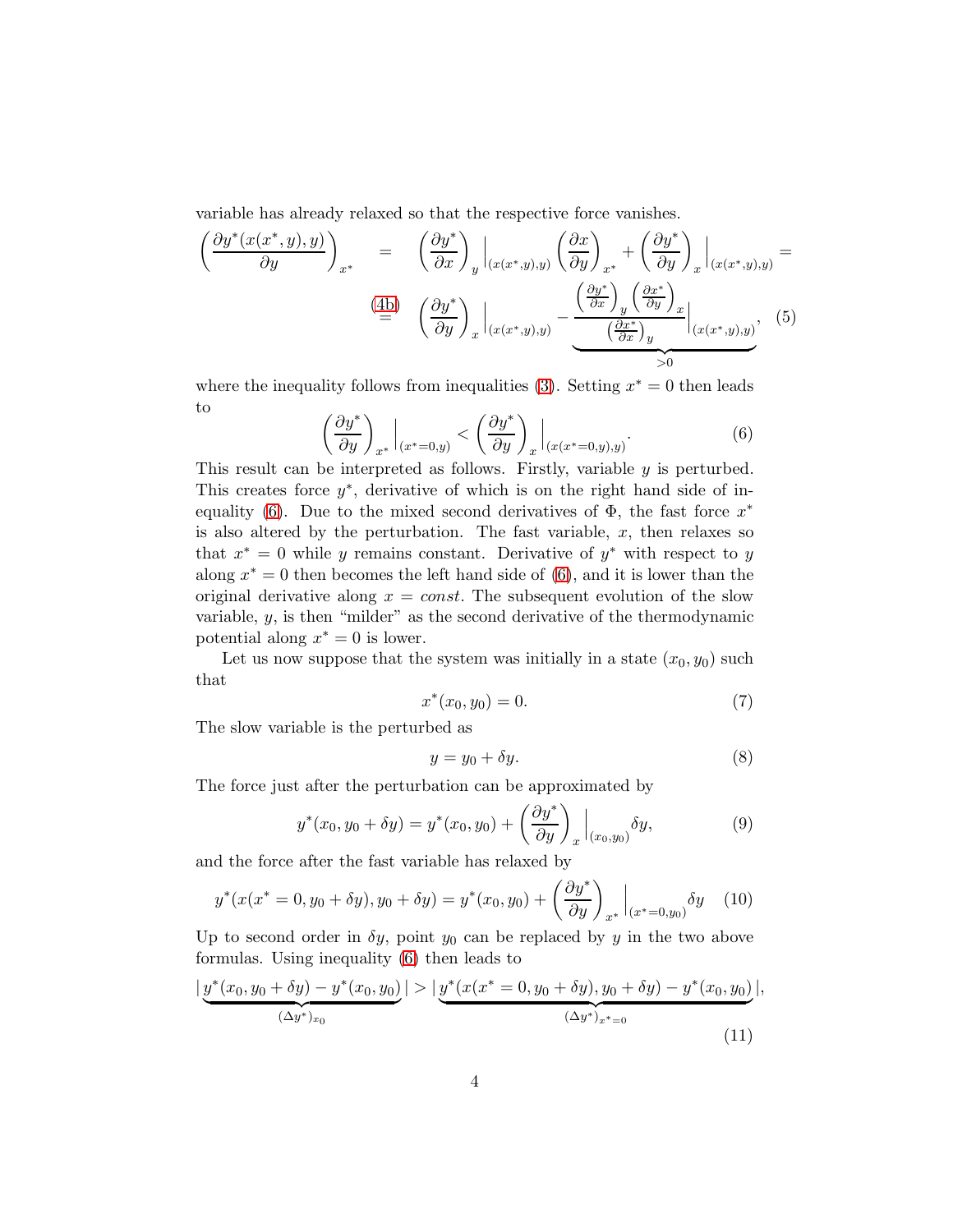which can be interpreted as that the relaxation of the fast variable,  $x$ , reduces the thermodynamic force caused by the perturbation. That is the standard meaning of Braun-Le Chatelier principle, and the derivation is taken from [\[10\]](#page-10-3).

In summary, perturbation of the slow variable,  $y$ , leads implicitly also to perturbation of the fast variable,  $x$ . After the fast variable has relaxed, the thermodynamic potential has lower second derivative with respect to y along  $x^* = 0$  than along  $x = const$ . Therefore, the system experiences "milder" thermodynamic potential. Moreover, if the fast variable was initially relaxed, then relaxation of the variable after the perturbation leads to reducing the thermodynamic force  $y^*$ .

# 3 Dissipative thermodynamics

Dissipation potential is a function of thermodynamic forces  $\Xi(\mathbf{X})$ . The forces are no longer restricted to being conjugates of state variables, but they can be for example spatial gradients of the conjugate variables. Let us therefore consider the forces as general and yet undetermined. Thermodynamic fluxes are conjugate to the fluxes through Legendre transform

$$
\frac{\partial}{\partial \mathbf{X}} \left( -\Xi(\mathbf{X}) + \mathbf{J} \cdot \mathbf{X} \right) = 0 \Rightarrow \mathbf{J} = \frac{\partial \Xi}{\partial \mathbf{X}},\tag{12}
$$

which yields forces as functions of the fluxes,  $\mathbf{X}(\mathbf{J})$ , see e.g. [\[7\]](#page-10-7). The Legendre transform results in a dual dissipation potential

$$
\Xi^*(J) = -\Xi(\tilde{X}(J)) + J \cdot \tilde{X}(J). \tag{13}
$$

Backward Legendre transformations gives

$$
\mathbf{X} = \frac{\partial \Xi^*}{\partial \mathbf{J}}.
$$
 (14)

This is the setting of dissipative thermodynamics discussed for example in [\[7\]](#page-10-7). Note that analogue of classical Maxwell relations are the Maxwell-Onsager relations, generalizing the Onsager reciprocal relations to far-fromequilibrium regime. Maxwell-Onsager relations for example play the role of Eq. [\(4\)](#page-2-3) in dissipative thermodynamics.

The analysis from Sec. [2](#page-1-1) can be extended also into the non-equilibrium thermodynamics, where the role of variables is played by forces  $X$  and  $Y$ . Instead of conjugate variables one has fluxes  $J$  and  $K$  and instead of the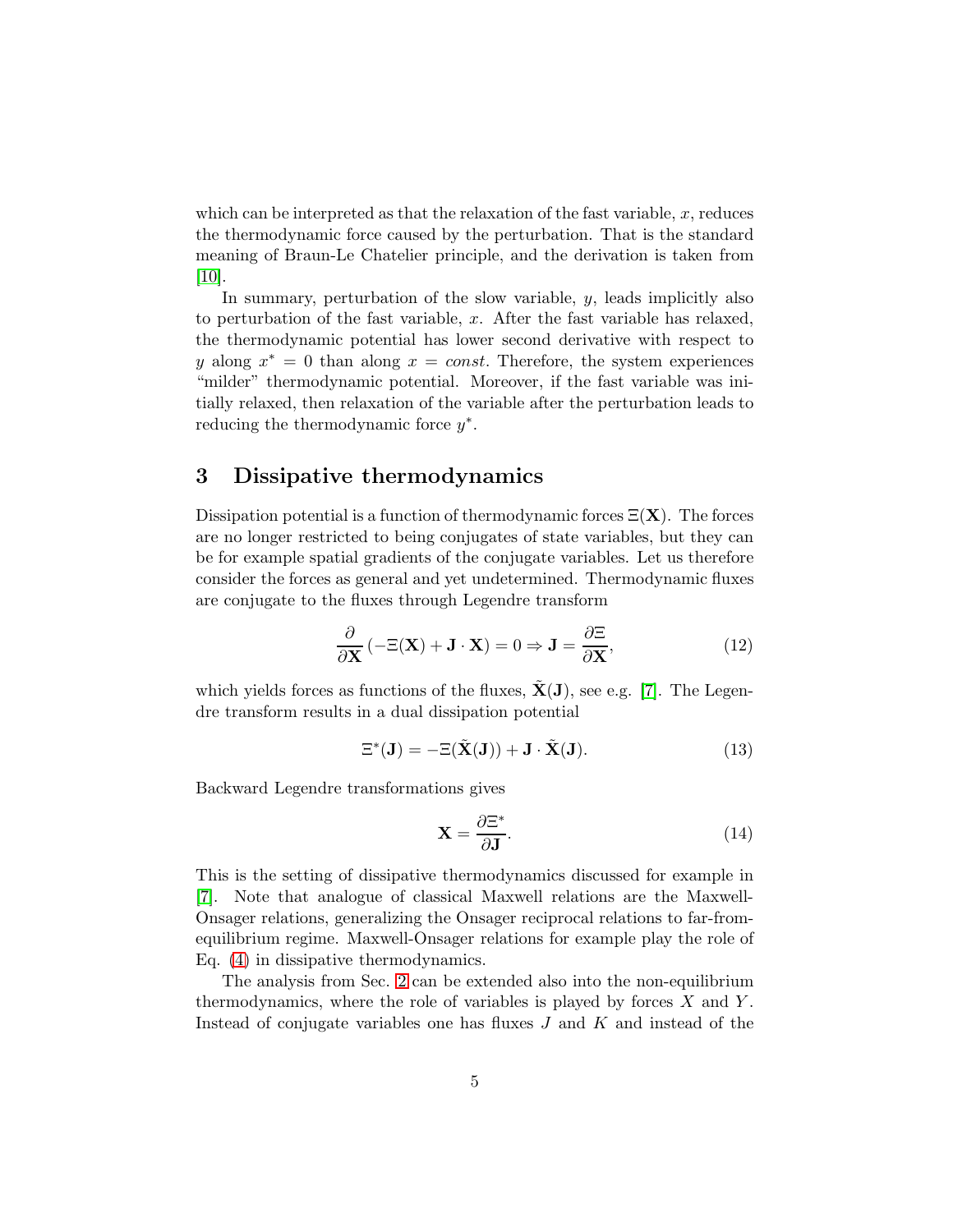thermodynamic potential one has the dissipation potential Ξ, which is a convex function of  $X$  and  $Y$ . Forces and fluxes are related through

$$
J = \left(\frac{\partial \Xi}{\partial X}\right)_Y \text{ and } K = \left(\frac{\partial \Xi}{\partial Y}\right)_X. \tag{15}
$$

Inequalities [\(3a\)](#page-2-4) become

$$
\left(\frac{\partial J}{\partial X}\right)_Y > 0, \qquad \left(\frac{\partial K}{\partial Y}\right)_X > 0 \tag{16a}
$$

and

$$
\left(\frac{\partial J}{\partial X}\right)_Y \left(\frac{\partial K}{\partial Y}\right)_X - \left(\frac{\partial J}{\partial Y}\right)_X \left(\frac{\partial K}{\partial X}\right)_Y > 0.
$$
 (16b)

Finally, inequality [\(6\)](#page-3-0) becomes

<span id="page-5-0"></span>
$$
\left(\frac{\partial K}{\partial Y}\right)_J\Big|_{(J,Y)} < \left(\frac{\partial K}{\partial Y}\right)_X\Big|_{(X(J,Y),Y)}.\tag{17}
$$

Suppose that the system was initially in such a state  $(X_0, Y_0)$  that

$$
J(X_0, Y_0) = 0.\t(18)
$$

From inequality [\(11\)](#page-3-1) it follows that

<span id="page-5-1"></span>
$$
\left| \underbrace{K(X_0, Y_0 + \delta Y) - K(X_0, Y_0)}_{(\Delta K)_{X_0}} \right| > \left| \underbrace{K(X(J = 0, Y_0 + \delta Y), Y_0 + \delta Y) - K(X_0, Y_0)}_{(\Delta K)_{J = 0}} \right|,
$$
\n(19)

which means that force  $X$  relaxes so that the flux  $K$  is reduced.

In summary, perturbation of the slow force,  $Y$ , implicitly leads to perturbation of X because  $J \neq 0$  due to mixed derivatives of the dissipation potential. After the fast force,  $X$ , has relaxed to a value given by  $Y$  and  $J = 0$ , the second derivative of the dissipation potential with respect to Y along the curve  $J = 0$  is lower than along  $X = const$ . Therefore, the system experiences "milder" dissipation potential after the fast force has relaxed. Moreover, if the flux  $J$  is zero initially, then the relaxation of  $X$  reduces the flux  $K$  caused by the perturbation. That is the extended non-equilibrium thermodynamic meaning of Braun-Le Chatelier principle.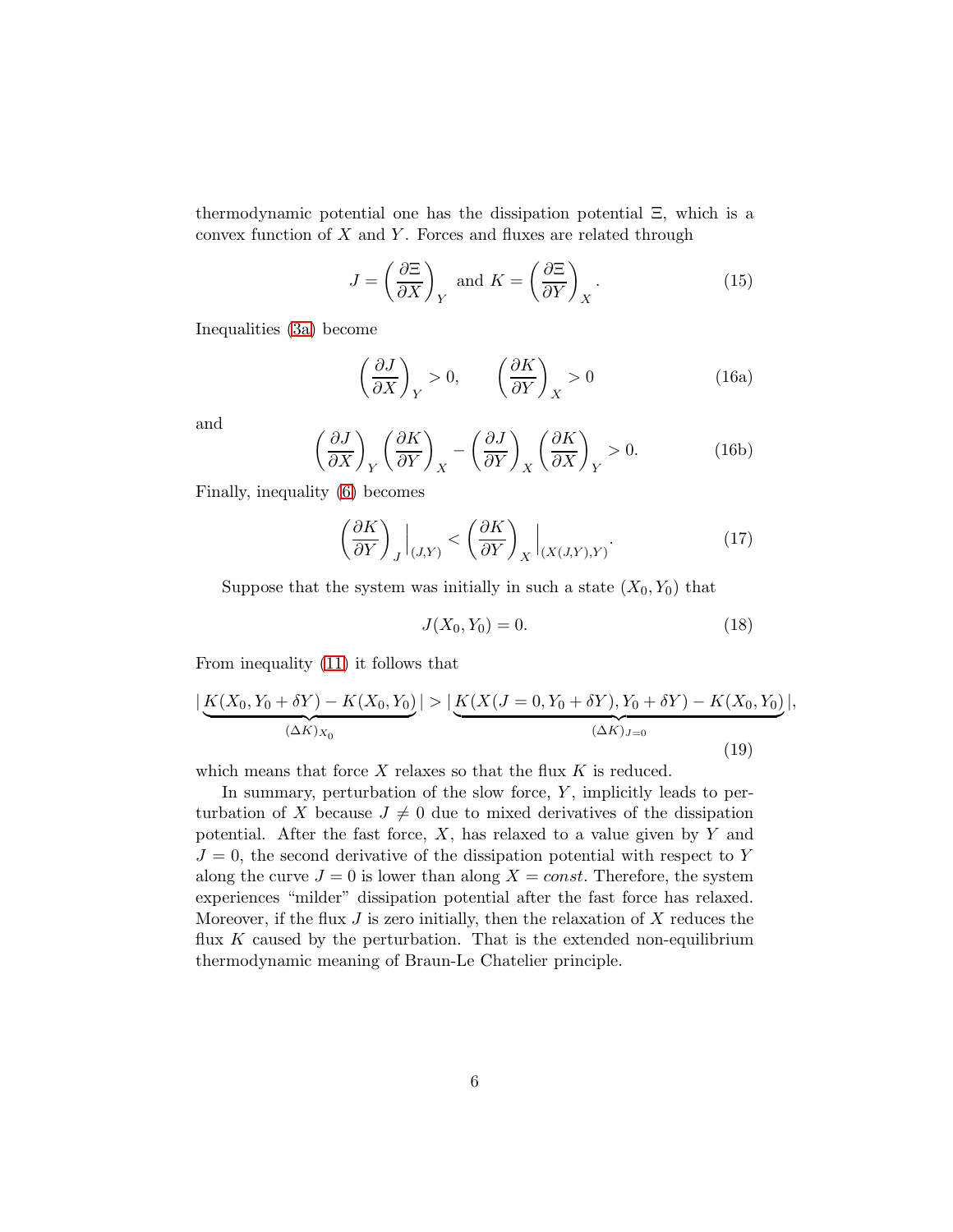# 4 Illustrations

#### 4.1 Equilibrium thermodynamics

Braun-Le Chatelier principle has a wide range of applications, which can be found in classical textbooks like  $[10, 1, 2]$  $[10, 1, 2]$  $[10, 1, 2]$ . For example, let y be entropy of a body and  $x$  volume of the body. Entropy can be raised by heat flux into the body, and the slow thermodynamic forces is  $y^* = -1/T + 1/T_0$ . The fast force is  $x^* = \frac{p}{T} - \frac{p_0}{T_0}$  $\frac{p_0}{T_0}$ . First some heat is added to the body. Volume of the body then relaxes so that  $x^* = 0$ , and inequality [\(11\)](#page-3-1) yields

$$
\left|\Delta \frac{1}{T}\right|_{V_0} > \left|\Delta \frac{1}{T}\right|_{p_0},\tag{20}
$$

which means that volume relaxes so that the temperature perturbation is reduced. Many similar applications including chemical composition, phase transformations or elasticity can be found in the classical textbooks [\[1,](#page-9-0) [2,](#page-10-2) [10\]](#page-10-3).

#### 4.2 Dissipative thermodynamics

### 4.3 Transport of water and protons

Consider now a Nafion membrane, which is a substantial part of polymerelectrolyte fuel cells, see e.g. [\[9\]](#page-10-8). The membrane is subject to gradient of water chemical potential and to voltage difference, and thus there is transport of water and protons taking place inside the membrane. Those two fluxes are related to the respective thermodynamic forces through linear force-flux relations, see [\[9,](#page-10-8) [4\]](#page-10-9),

<span id="page-6-0"></span>
$$
\mathbf{j}_p = L_{pp} \mathbf{X}_p + L_{pw} \mathbf{X}_w \tag{21a}
$$

$$
\mathbf{j}_w = L_{wp} \mathbf{X}_p + L_{ww} \mathbf{X}_w \tag{21b}
$$

where  $\mathbf{X}_p = -\frac{1}{T} F \nabla \Phi$  and  $\mathbf{X}_w = -\frac{1}{T} \nabla \mu_w$ .

Moreover, Onsager reciprocity relations yield that

$$
L_{pw} = L_{wp},\tag{22}
$$

and to fulfill the second law of thermodynamics for arbitrary fluxes it is necessary that  $L_{pp}$  and  $L_{ww}$  are nonnegative and that

$$
L_{pp}L_{ww} - L_{pw}L_{wp} \ge 0.
$$
\n<sup>(23)</sup>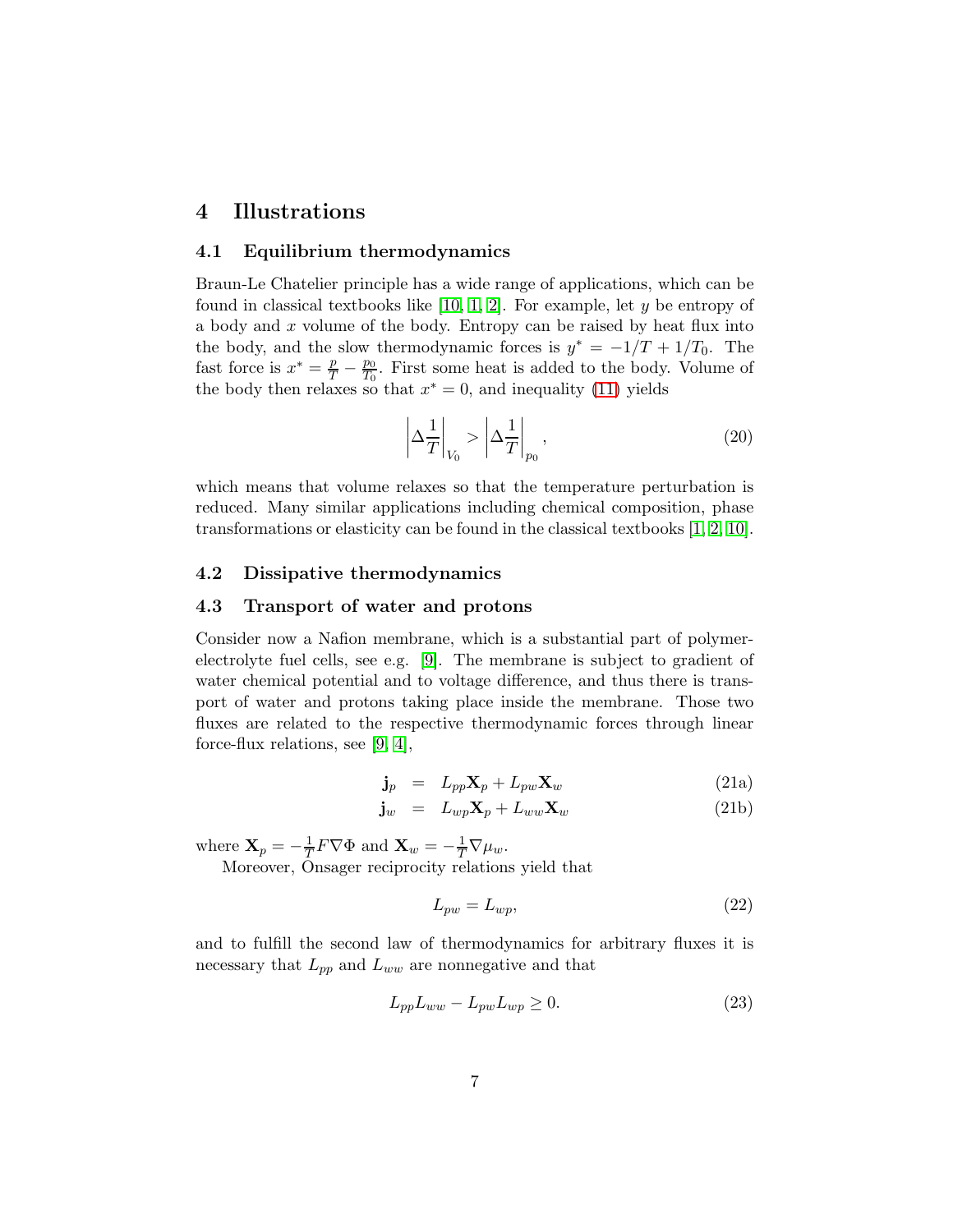Expressing  $\mathbf{X}_p$  in equation [\(21b\)](#page-6-0) by means of equation [\(21a\)](#page-6-0) and  $\mathbf{X}_w$  in [\(21a\)](#page-6-0) by means of [\(21b\)](#page-6-0) then leads to

<span id="page-7-0"></span>
$$
\mathbf{j}_w = \frac{L_{ww}L_{pp} - L_{wp}L_{pw}}{L_{pp}} \mathbf{X}_w + \frac{L_{wp}}{L_{pp}} \mathbf{j}_p
$$
(24a)

$$
\mathbf{j}_p = \frac{L_{ww}L_{pp} - L_{wp}L_{pw}}{L_{ww}} \mathbf{X}_p + \frac{L_{wp}}{L_{ww}} \mathbf{j}_w.
$$
 (24b)

Comparing Eq. [\(21a\)](#page-6-0) to Eq. [\(24b\)](#page-7-0), we can see that

<span id="page-7-1"></span>
$$
\left(\frac{\partial \mathbf{j}_p}{\partial \mathbf{X}_p}\right)_{\mathbf{j}_w} < \left(\frac{\partial \mathbf{j}_p}{\partial \mathbf{X}_p}\right)_{\mathbf{X}_w},\tag{25}
$$

which is a particular realization of inequality  $(17)$ . Inequality  $(25)$ , which was obtained explicitly here, can be interpreted so that after applying a voltage, proton and the coupled water flux arise. After water flux attains its stationary value, the change of proton flux caused by perturbation of voltage is lower than before relaxation of water flux.

Moreover, inequality [\(19\)](#page-5-1) means that if there is initially no water flux and voltage is perturbed, the immediate proton flux is higher than the proton flux after water flux has vanished.

#### 4.3.1 Coupled chemical reactions

Consider two coupled chemical reactions as for example in [\[11\]](#page-10-10), and assume that one is much faster than the other. The system is in a steady state where the fast reaction no longer proceeds while the slow reaction proceeds due to external feed. Changing the external conditions then alters the chemical affinity of the slow reaction and (by coupling within dissipation potential) also the affinity of the fast reaction. The fast reaction is triggered. After its rate vanishes, rate of the slow reaction will be reduced. That is the meaning of inequality [\(19\)](#page-5-1).

Note however, that the dissipation potential might be non-convex in some region of forces, which would result in instability and phase transformation of some kind.

#### 4.3.2 Rheology

Consider a Poiseuille flow through a tube. Raising the pressure gradient along the tube, the shear rate, which is a thermodynamic force, raises. However, a faster coupled dissipative process may be present in the fluid, which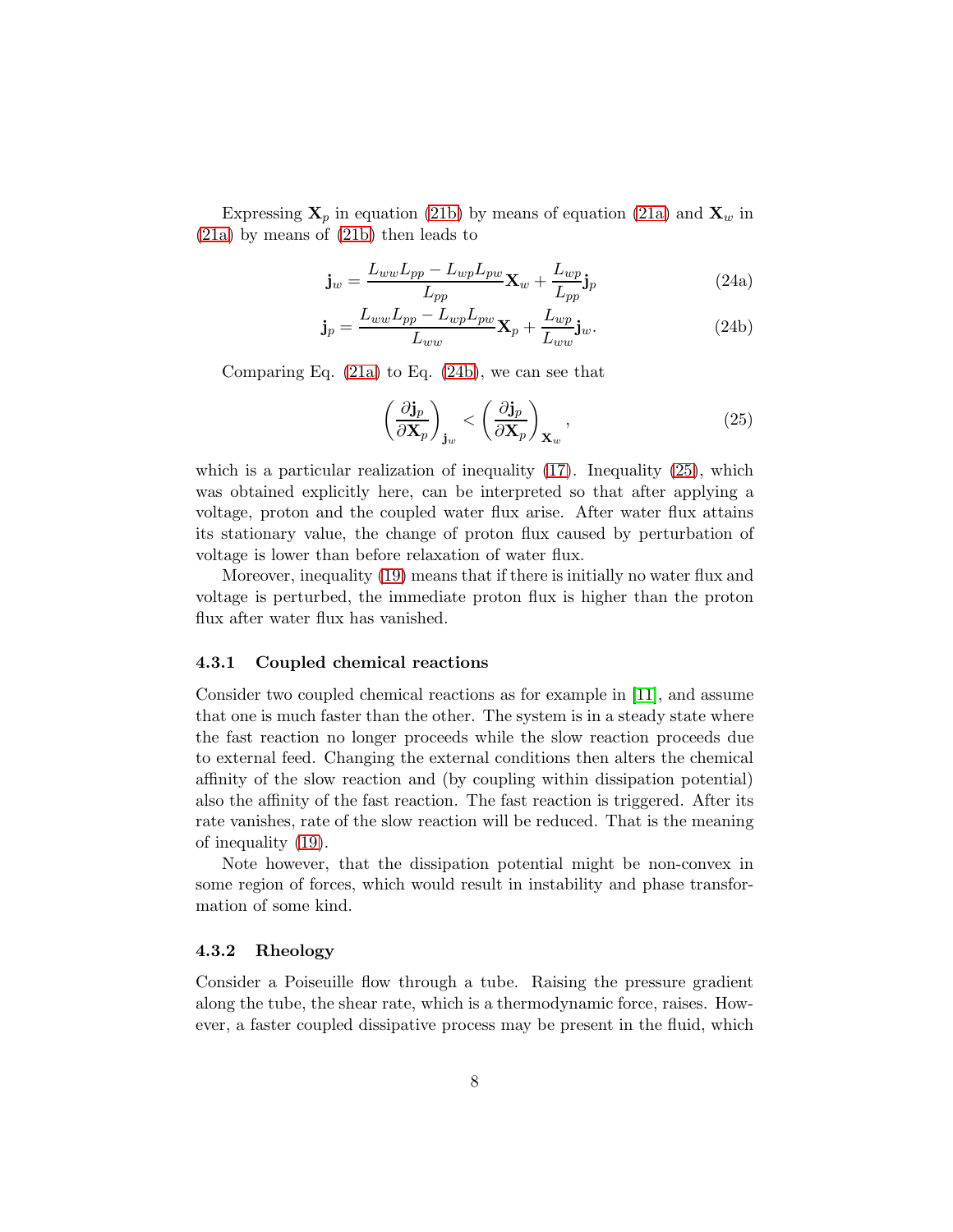after relaxing to a new stationary state reduces the irreversible Cauchy stress caused by the shear rate.

When the fluid passing through the tube is isothermal and composed of two components, a natural set of state variables descring the fluid is  $(\rho_1, \mathbf{u}_1, \rho_2, \mathbf{u}_2)$ , i.e. densities and momenta of the two components. Friction between the components is expressed by Maxwell-Stefan dissipation potential

$$
\Xi^{(MS)} = \int d\mathbf{r} \frac{1}{2} D(\mathbf{u}_1^* - \mathbf{u}_2^*)^2,\tag{26}
$$

and friction among particles of the same constituent by the viscous dissipation potential

$$
\Xi^{(\nu)} = \int d\mathbf{r} \sum_{i=1}^{2} \frac{1}{2} \nu_i \left( \nabla \mathbf{u}_i^* + (\nabla \mathbf{u}_i^*)^T \right)^2.
$$
 (27)

The complete dissipation potential is then sum of the two above parts,  $\Xi =$  $\Xi^{(MS)}+\Xi^{(\nu)}.$ 

Changing variables to

$$
\rho = \rho_1 + \rho_2,\tag{28a}
$$

$$
c = \frac{\rho_1}{\rho_1 + \rho_2},\tag{28b}
$$

$$
\mathbf{u} = \mathbf{u}_1 + \mathbf{u}_2, \tag{28c}
$$

$$
\mathbf{w} = \frac{\rho_2}{\rho_1 + \rho_2} \mathbf{u}_1 - \frac{\rho_1}{\rho_1 + \rho_2} \mathbf{u}_2
$$
 (28d)

as in [\[5\]](#page-10-11), conjugate momenta transform as

$$
\mathbf{u}^* = \left(\frac{\delta \Phi}{\delta \mathbf{u}}\right)_\mathbf{w} = c\mathbf{u}_1^* + (1 - c)\mathbf{u}_2^* \tag{28ea}
$$

$$
\mathbf{w}^* = \left(\frac{\delta \Phi}{\delta \mathbf{w}}\right)_\mathbf{u} = \mathbf{u}_1^* - \mathbf{u}_2^*.
$$
 (28eb)

The total dissipation potential then becomes

$$
\Xi = \int d\mathbf{r} \frac{1}{2} D(\mathbf{w}^*)^2 \n+ \frac{1}{2} \nu_1 \left( \nabla (\mathbf{u}^* + (1-c)\mathbf{w}^*) + \nabla (\mathbf{u}^* + (1-c)\mathbf{w}^*)^T \right)^2 \n+ \frac{1}{2} \nu_2 \left( \nabla (\mathbf{u}^* - c\mathbf{w}^*) + \nabla (\mathbf{u}^* - c\mathbf{w}^*)^T \right)^2, \quad (6)
$$

where coupling between shear rate  $\nabla \mathbf{u}^*$  and diffusion  $\mathbf{w}^*, \nabla \mathbf{w}^*$  is evident.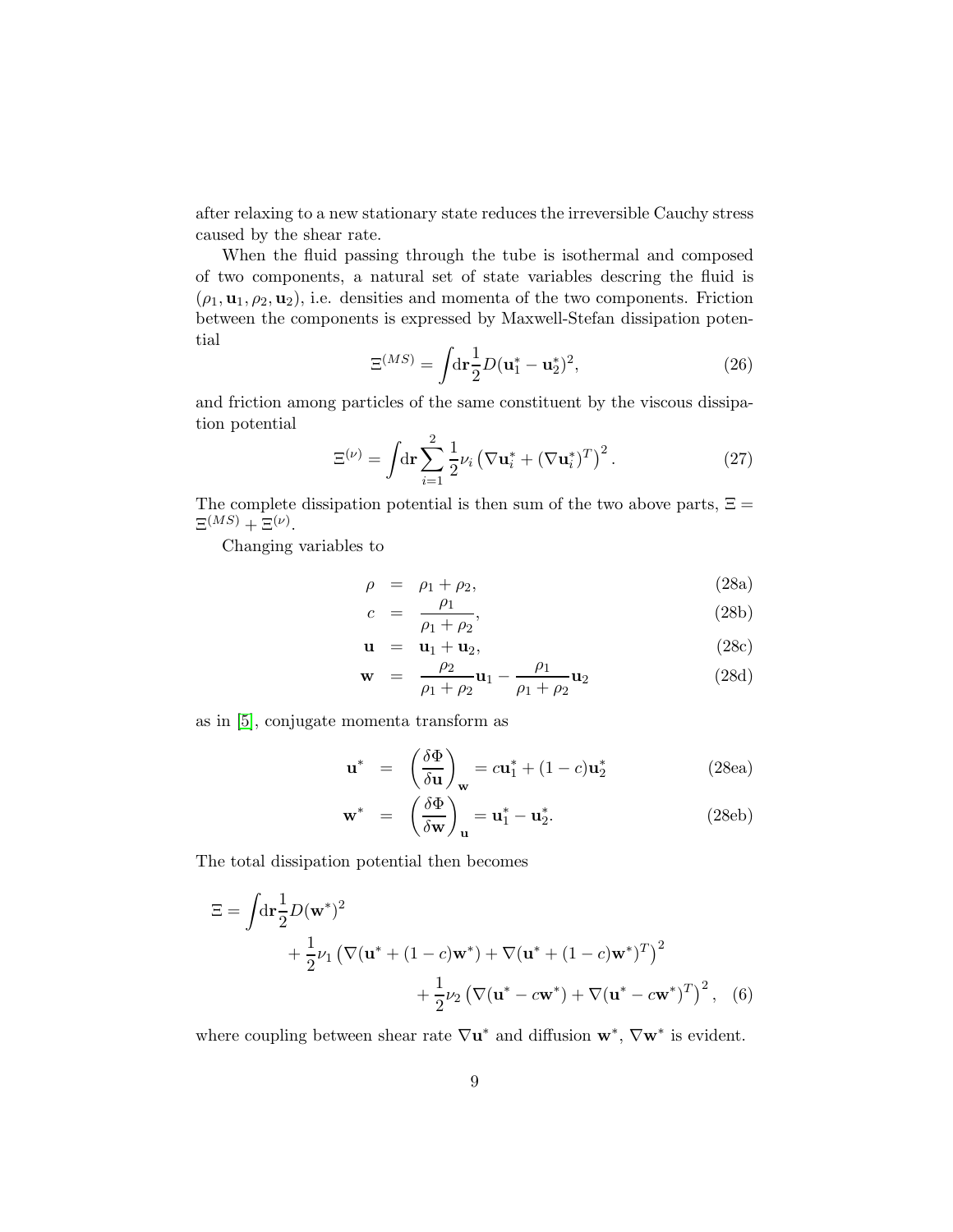When diffusion relaxes faster than overall momentum, as for example in aerodynamics, where air is often considered as a one-component fluid described by Navier-Stokes-Fourier equations, the Braun-Le Chatelier principle in dissipative thermodynamics applies.

It was experimentally observed, see e.g. [\[14\]](#page-10-12), that colloidal particles dispersed in a fluid tend to accumulate in the center of the tube. The phenomenon is called particle migration. If the resulting irreversible stress is reduced by the migration, the above discussed coupling between overall shear rate and diffusion could be responsible for the migration via the Braun-Le Chatelier principle.

# 5 Conclusion

Braun-Le Chatelier principle is a direct consequence of convexity of entropy (or the corresponding thermodynamic potential), and it expresses how equilibrium states shift when external influence affects the system. Convexity of dissipation potential then leads to analogical results, showing how steady non-equilibrium states shift when thermodynamic forces are altered. More precisely, once the slow thermodynamic force is perturbed, for example by varying boundary conditions, the fast thermodynamic force is also perturbed by coupling through the dissipation potential. The fast force then relaxes to such a value that the conjugate thermodynamic flux vanishes, and the initial perturbation of the slow force is reduced by relaxation of the fast force. That is the extension of Braun-Le Chatelier principle to dissipative thermodynamics. The principle is then demonstrated on ion-conducting membranes, chemical kinetics and rheology of suspensions.

# Acknowledgement

This project was supported by Natural Sciences and Engineering Research Council of Canada (NSERC).

### <span id="page-9-0"></span>References

[1] P. Atkins and J. De Paula. Atkins' Physical Chemistry. Oxford University Press, 2002.